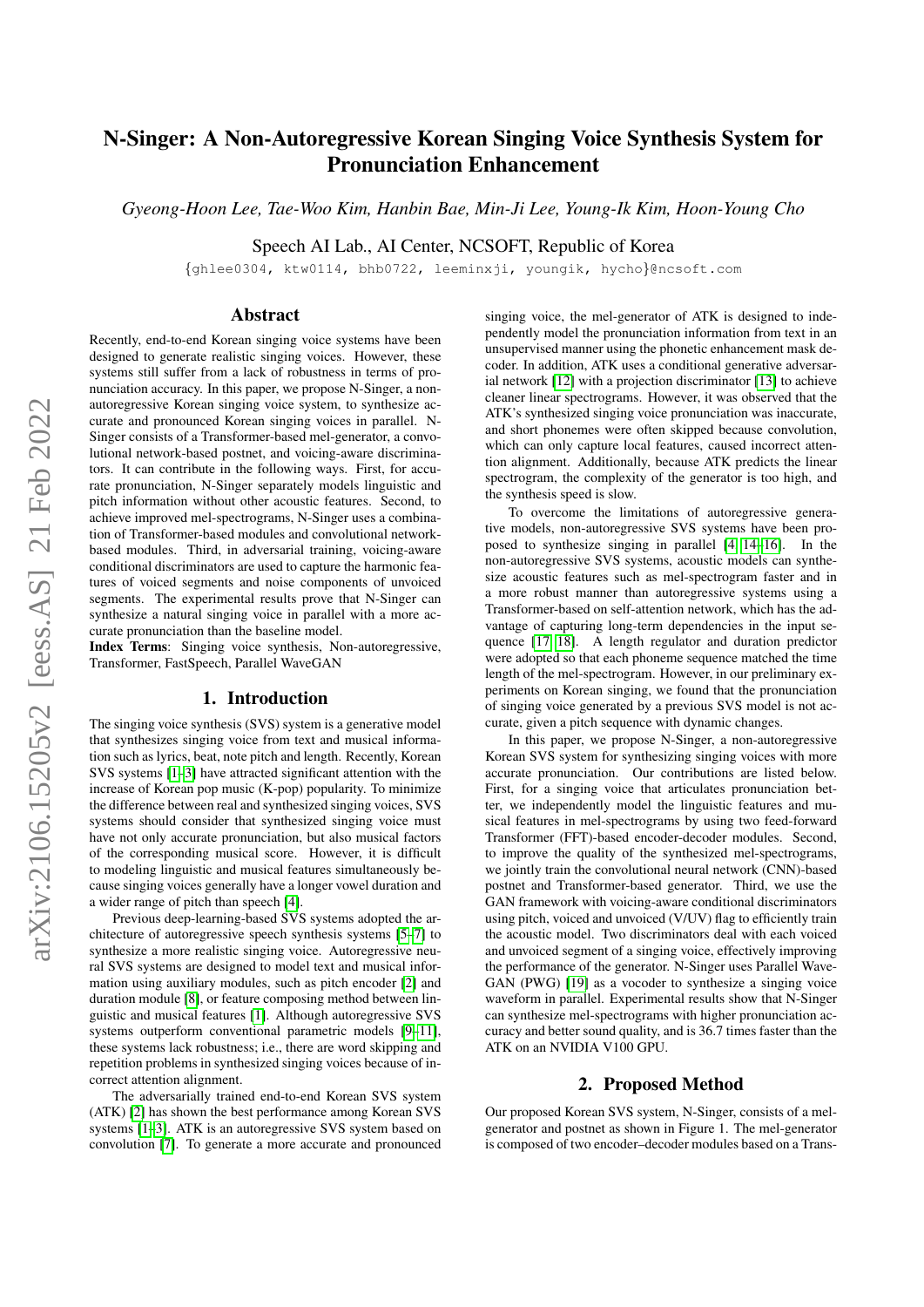

Figure 1: *(a) is a whole structure of N-Singer, (b) is a postnet of N-Singer, and (c) is a voicing-aware discriminator of N-Singer*

former, and each module uses lyrics and note pitch information independently. The CNN-based postnet generates an enhanced mel-spectrogram from a coarse mel-spectrogram using phoneme and pitch encoder outputs as local conditions.

# 2.1. Input representation

We converted the grapheme sequences in Korean lyrics to phoneme sequences using the Korean grapheme-to-phoneme algorithm. We rearranged the pitch sequence to manually match one Korean syllable with a single note pitch. Next, we expanded the phoneme and pitch sequences to be the same time length as the mel-spectrogram  $\overline{M} \in \mathbb{R}^{N \times L}$  by using the note duration in the musical score, where  $N$  is the number of bins and  $L$  is the number of frames of the mel-spectrogram. Generally, Korean syllables are composed of three components: onset, nucleus, and coda. In the aligned phoneme sequence  $T \in \mathbb{R}^{1 \times L}$ , we assigned onset and coda to a maximum of three frames and assigned the remaining frames to the nucleus because singing voices have a long vowel duration and the nucleus of a Korean syllable corresponds to the vowel. We converted each note pitch in the musical score into a pitch ID according to the standard musical instrument digital interface (MIDI) standard [\[20\]](#page-4-16). In the aligned pitch sequence  $P \in \mathbb{R}^{1 \times L}$ , the pitch corresponding to each syllable was repeatedly assigned to the frames to fit the syllable length. We referred to [\[2\]](#page-4-5) for this method.

### 2.2. Mel-generator

The N-Singer's mel-generator consists of two encoder–decoder modules based on FastSpeech [\[18\]](#page-4-14). In the encoder, the input sequence is embedded into a dense vector, added with positional encoding, and then passed through the FFT blocks. The FFT block consists of a self-attention network with multihead attention and a 1D convolutional network [\[15,](#page-4-17) [18\]](#page-4-14). In the decoder, positional encoding is added to the encoded sequence and passed through the FFT block, passing through a linear layer with sigmoid activation. During training, the output  $D_T \in \mathbb{R}^{N \times L}$  of the phoneme encoder-decoder contained the linguistic features related to pronunciation from the phoneme sequence  $T \in \mathbb{R}^{1 \times L}$ , while the pitch encoder-decoder's output  $D_P \in \mathbb{R}^{N \times L}$  contained features related to F0 and harmonics from the pitch sequence  $P \in \mathbb{R}^{1 \times L}$ . Because the

mel-generator can model pronunciation and harmonics separately, the phoneme encoder–decoder is not distorted by any input pitch sequence and can generate a mel-spectrogram containing more accurate pronunciation information. The output mel-spectrogram  $M_D \in \mathbb{R}^{N \times L}$  is generated by the elementwise product of  $D_T$  and  $D_P$  as follows [\[2\]](#page-4-5):

$$
M_D = D_T \odot D_P = MG(T, P) \tag{1}
$$

where  $MG(\cdot)$  indicate mel-generator. The mel-generator was trained with  $L_1$  and binary divergence loss  $L_{bd}$  [\[2,](#page-4-5)7] between the ground truth mel-spectrogram  $M \in \mathbb{R}^{N \times L}$  and the predicted mel-spectrogram  $M_D$ . Additionally, we used an auxiliary loss to extract the text and pitch information included in the mel-spectrograms. The auxiliary loss is the sum of  $L_1$  losses between M and  $D_P$  and between M and  $D_T$ . We experimentally found that the mel-generator could not model by separating linguistic features and harmonic features without auxiliary loss, and this loss had an effect at the beginning of training. Therefore, we reduced the weight of this auxiliary loss by multiplying the decay rate  $\lambda_{init}$  during training. The total loss  $L_{mg}$  for the mel-generator can be calculated as follows:

<span id="page-1-0"></span>
$$
L_{md}(M, M_D) = L_1(M, M_D) + L_{bd}(M, M_D)
$$
  
\n
$$
L_{init}(M, D_P, D_T) = (L_1(M, D_P) + L_1(M, D_T)) / 2
$$
 (2)  
\n
$$
L_{mg} = L_{md} + L_{init} \times \lambda_{init}^{(\text{training steps})}
$$

### 2.3. Postnet

Recent studies have shown that models with a combination of Transformer and CNN modules outperformed models that use them individually [\[21,](#page-4-18) [22\]](#page-4-19). A Transformer-based on selfattention captures the global context well, but it lacks the ability to extract local features. CNN-based models can efficiently capture local feature patterns, but many layers are needed to obtain global information. Because the adjacent frames are more related in the mel-spectrogram, we designed a CNN-based postnet to capture the local features and generate a more realistic mel-spectrogram from the coarse mel-spectrogram. Figure 2(a) depicts the architecture of the proposed postnet. The postnet of N-Singer, inspired by the ATK's super-resolution network [\[2\]](#page-4-5), consists of a  $1 \times 1$  convolutional network, dropout [\[23\]](#page-4-20), and highway network block that consists of highway networks [\[24\]](#page-4-21),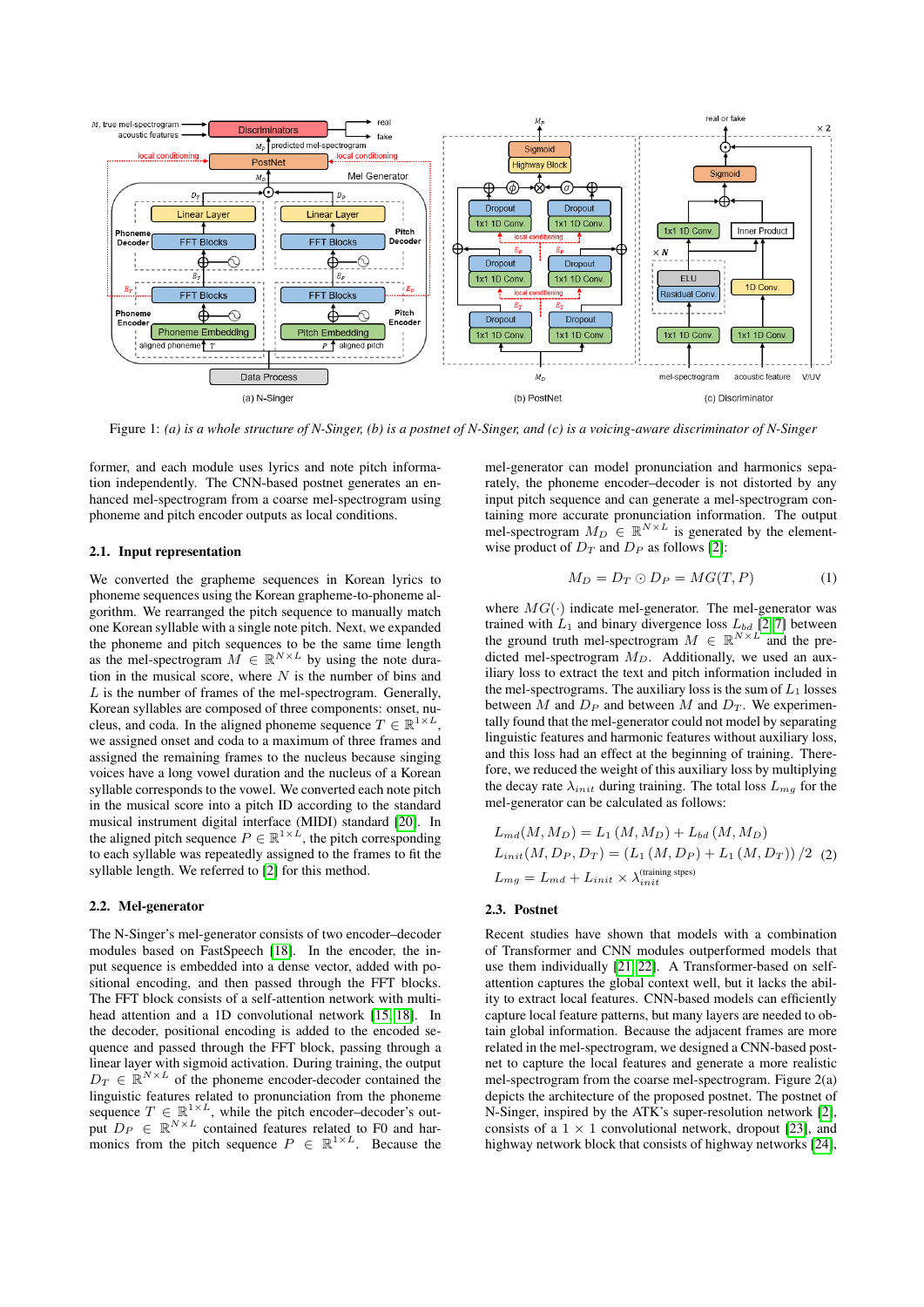convolutions, and exponential linear units (ELU) [\[25\]](#page-4-22). To reflect the input text and pitch information to the generated melspectrogram, the postnet uses encoded phoneme  $E_T$  and pitch sequence  $E_P$  of the intermediate outputs of encoders as local condition inputs using the local conditioning method as follows [\[2\]](#page-4-5):

$$
C_1 = \phi(U_1 * M_D + V_1 * E_T + W_1 * E_P)
$$
  
\n
$$
C_2 = \sigma(U_2 * M_D + V_2 * E_T + W_2 * E_P)
$$
  
\n
$$
M_P = C_1 \odot C_2
$$
 (3)

where,  $U_*, V_*, W_*$  are convolutional layers,  $\phi$  is ELU activation function and  $\sigma$  is sigmoid activation function. We used  $L_1$  and  $L_{bd}$  between the ground-truth mel-spectrogram  $M$ , and generated mel-spectrogram  $M_P$ . We jointly trained the Transformerbased mel-generator and CNN-based postnet using  $L_{mp}$  in [\(4\)](#page-2-0) to take advantage of the Transformer and CNN.

<span id="page-2-0"></span>
$$
L_{mp}(M, M_P) = L_1(M, M_P) + L_{bd}(M, M_P)
$$
 (4)

### 2.4. Discriminator

Because pronunciation is related to voiced segments in singing voices, it is important that the mel-generator predicts the voiced and unvoiced segments in the mel-spectrogram. The voiced segments are periodic and have clean harmonic components that change slowly; while the unvoiced segments are aperiodic and have noise components that change rapidly. Because the voiced and unvoiced segments' characteristics in singing voice are different, we adopted a voicing-aware conditional GAN with projection discriminators [\[26\]](#page-4-23). Our discriminators consisted of 1D and 2D convolutions with residual connections. To capture the harmonic structure in the voiced region of the mel-spectrogram, the first discriminator had residual convolutional layers with a large kernel size to increase the receptive field. Note that the model needs large receptive fields to deal with the long-term temporal dependencies of the harmonic structure in a voiced segment. The second discriminator for the unvoiced region was composed of residual convolutional layers with a small kernel size to capture the noise components. Figure 1(c) shows that to provide conditional information into the model, our discriminator took the inner product between the embedded acoustic feature vector converted by 1D convolutional layers and the intermediate output generated from the input mel-spectrogram. Additionally, a sigmoid activation was placed at the end to prevent extreme increases in output and to train the model stably. We took the V/UV mask from the final output such that the value corresponding to the voiced or unvoiced segment was the output. We use loss functions for adversarial training as follows:

$$
L_{dis} = \mathbb{E}_{p(\mathbf{x})}[\log(1 - D(G(\mathbf{x}), \mathbf{c}))],
$$
  
+  $\mathbb{E}_{p(\mathbf{y})}[\log D(\mathbf{y}, \mathbf{c})], \forall D \in \{D^{\mathrm{v}}, D^{\mathrm{uv}}\}$   

$$
L_{adv} = \frac{1}{2} \mathbb{E}_{p(\mathbf{x})} \left[ \sum_{D \in \{D^{\mathrm{v}}, D^{\mathrm{uv}}\}} \log(D(G(\mathbf{x}), \mathbf{c})) \right]
$$
(5)

where  $D^v$  and  $D^{uv}$  denote the voiced and unvoiced discriminators, G indicate parameters of the generator, x is the input of generator, y is a mel-spectrogram from real data, and c denotes the conditional acoustic feature. Our final training objectives  $L_G$  and  $L_D$  for generator and discriminator are follows:

$$
L_G = L_{mg} + \lambda_p \cdot L_{mp} + \lambda_{adv} \cdot L_{adv}
$$
  
\n
$$
L_D = \lambda_{adv} \cdot L_{dis}
$$
 (6)

<span id="page-2-1"></span>where  $\lambda_p$  and  $\lambda_{adv}$  are hyperparameters that need to be adjusted in the experiment.

# 3. Experiments

# 3.1. Experimental Setup

#### *3.1.1. Datasets*

Our singing voice dataset consisted of 50 Korean pop songs and MIDI files collected from a professional female singer. All recordings were sampled at 48 kHz with 16-bit quantization and then down-sampled to 24 kHz. All songs were split into 1,083 clips, each being 5 to 10 seconds long. We randomly chose 47 songs with 983 clips for training and the remaining three songs with 100 clips for the test. For acoustic features, we extracted F0 sequences and a 1D V/UV (0-1 value) flags from real audio samples using an open-source WORLD vocoder. Melspectrograms with 80 bins were extracted by short-time Fourier transformation (STFT) using FFT size, window size, and frame shifts of 2,048, 1,200, and 240, respectively.

#### *3.1.2. Model Configuration*

The proposed N-Singer system has two encoder and decoder modules. The encoder and decoder consist of six FFT blocks. The dimensions of the phoneme and pitch embeddings, the selfattention's hidden size, and 1D convolution in the FFT block are all set to 256. The number of attention heads is set to 2. The kernel sizes of the two 1D convolution layers in the FFT block are both set to 13, with an input/output size of 256/1024 for the first layer and 1024/256 for the second layer. The output linear layer converts the 256-dimensional output into an 80 dimensional mel-spectrogram. The postnet in N-Singer consisted of a 1D convolutional layer and a highway network block. The highway network block consisted of four highway network layers with hidden size/kernel size set to 256/3, dropout with a rate of 0.05, and a 1D convolutional layer with ELU activation.

The ATK's super-resolution network and discriminator were modified to predict the mel-spectrograms. The output channel of the last convolutional layer of the super-resolution network was set to 80, and the kernel sizes of the two 2D convolutional layers in the discriminator were set to  $7 \times 1/3 \times 1$ .

Parallel WaveGAN with voicing-aware conditional discriminators [\[26\]](#page-4-23) is used to synthesize the singing voice waveform as a vocoder. Particularly, because the voiced segment length of the singing voice is longer than that of speech, the kernel size of each 1D convolutional layer in the voiced discriminator is set to 13 to have a large receptive field.

### *3.1.3. Training*

The three modules of N-Singer, mel-generator, postnet, and discriminator, were trained jointly, while the vocoder was trained separately. The N-Singer model was trained for 100,000 steps with a minibatch size of 8 using the Adam optimizer [\[27\]](#page-4-24) with  $\beta_1 = 0.9, \beta_2 = 0.999$ , and  $\epsilon = 10^{-6}$ . The initial learning rate was set to  $2 \times 10^{-4}$  and was reduced by half for every 50,000 steps. The decay rate in [\(2\)](#page-1-0) was set to 0.999. To warm up the generator, we set the hyperparameters in [\(6\)](#page-2-1) as follows [\[2\]](#page-4-5):

$$
\lambda_p = \min(\text{training step}/1000, 1.0)
$$
  
\n
$$
\lambda_{adv} = \min(0.01 \times \text{training step}/1000), 1)
$$
 (7)

The generator of the ATK model was trained for 100,000 steps with a minibatch size of 8 using the Adam optimizer with the same hyperparameters and learning rate decay method as in [\[2\]](#page-4-5). The vocoder was trained for 600,000 steps using a RAdam [\[28\]](#page-4-25) optimizer with the same hyperparameters and training method as in [\[26\]](#page-4-23) on NVIDIA V100 GPU.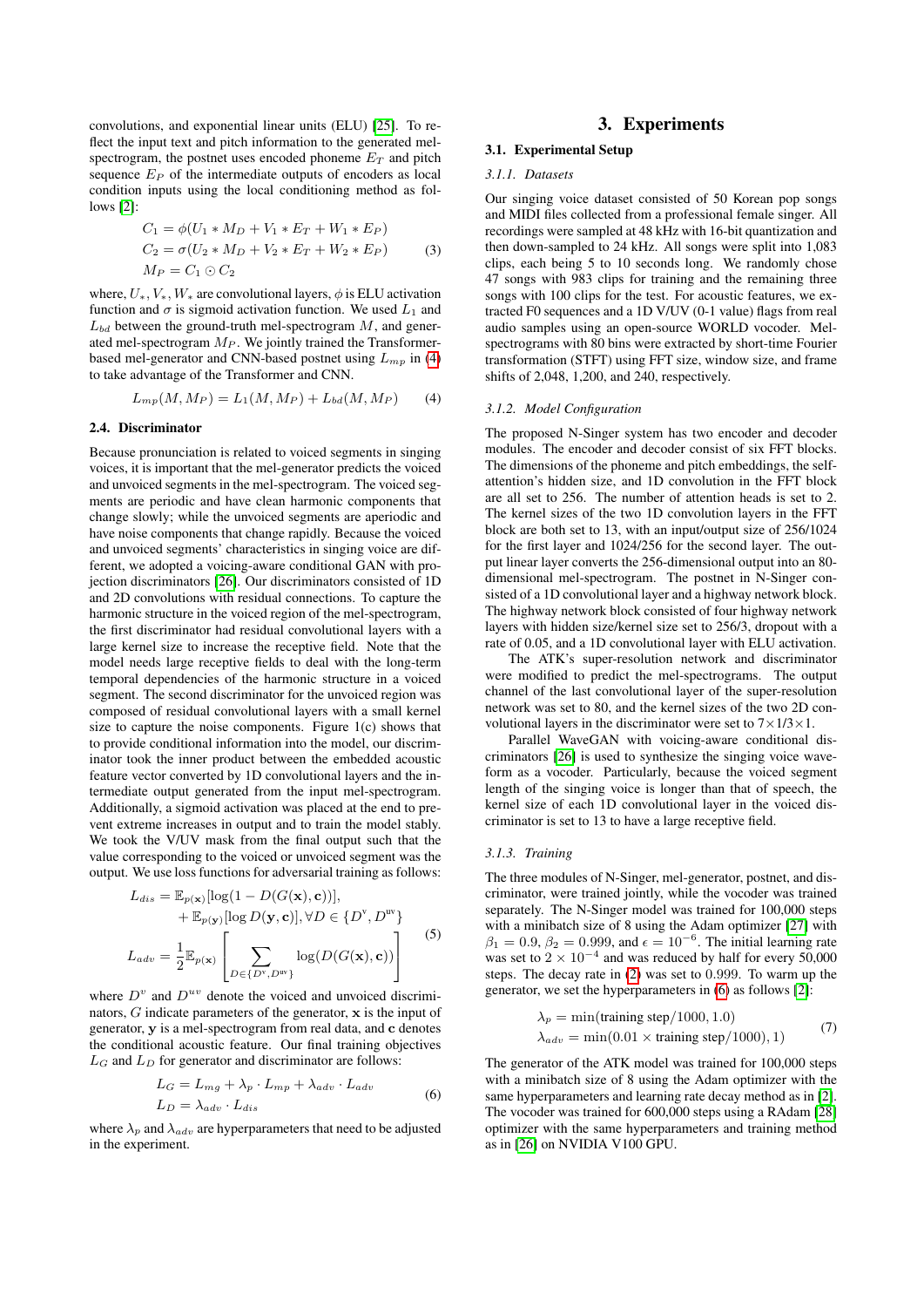| Table 1: <i>MOS scores</i> |  |  |  |  |  |  |  |
|----------------------------|--|--|--|--|--|--|--|
|----------------------------|--|--|--|--|--|--|--|

|               | <b>Baseline</b> | N-Singer        | <b>GT</b>     |
|---------------|-----------------|-----------------|---------------|
| Pronun.acc    | $3.72 + 0.16$   | $4.23 + 0.14$   | $4.40 + 0.14$ |
| Sound.quality | $3.80 \pm 0.16$ | $3.85 \pm 0.16$ | $3.85 + 0.16$ |

Table 2: *Quantitative evaluation results*

| Metric                | <b>Baseline</b> | N-Singer |
|-----------------------|-----------------|----------|
| Accuracy              | 0.886           | 0.889    |
| Precision             | 0.905           | 0.914    |
| Recall                | 0.884           | 0.884    |
| F <sub>1</sub> -score | 0.887           | 0.893    |
| <b>FO CORR</b>        | 0.984           | 0.985    |
| <b>FO RMSE</b>        | 8.959           | 8.870    |
| V/UV Error $(\%)$     | 10.231          | 9.483    |

#### 3.2. Evaluation

In this experiment, we compared the performance of our proposed model N-Singer, quantitatively and qualitatively, with that of the baseline ATK. Some samples are available online<sup>[1](#page-3-0)</sup>.

### *3.2.1. Qualitative evaluation*

We conducted a mean opinion score (MOS) listening test as qualitative evaluation. We randomly selected 20 lyrics and MIDI pairs. Thirty native Korean participants evaluated synthesized singing voices based on the criteria for pronunciation accuracy and sound quality. For accurate pronunciation evaluation, participants first listened to the audio samples, looked at the lyrics, and then evaluated the samples. The MOS results, presented in Table 1, show that N-Singer can synthesize a singing voice with a more accurate pronunciation and higher sound quality than ATK. To prove that N-Singer is superior to ATK, we conducted the Wilcoxon [\[29\]](#page-4-26) signed-rank test and win-draw-loss (w-d-l) comparisons. The w-d-l comparisons counted the number of test samples that N-Singer achieved, in terms of better, equal, or worse pronunciation accuracy as compared to ATK. In the Wilcoxon signed-rank test, the p-value was less than 0.05, and the w-d-l records were obtained as 29-1-0. These results indicate that the difference in the MOS results between the two models is statistically significant. Although MOS sound quality is dependent on the performance of the neural vocoder, it shows that the quality of the N-Singer's melspectrograms is similar to that of the real mel-spectrograms.

### *3.2.2. Quantitative evaluation*

We conducted an evaluation to measure whether the model reflected the input pitch of the musical score to synthesize singing. We extracted F0 sequences from the synthesized samples using the WORLD [\[30\]](#page-4-27) vocoder. The F0 sequences were converted to note pitch sequences and then compared with the true note pitch sequences (see Table 2 for the results). For all metrics, the N-Singer's value was higher than that of ATK. This result shows that N-Singer synthesizes singing by accurately reflecting the given MIDI note. To further evaluate the synthesized singing voice quality, we calculated the F0 root mean square error (F0 RMSE), F0 correlation (F0 CORR), and voiced/unvoiced error rate (V/UV error) between the ground-truth and the synthesized singing voices. Table 2 shows that N-Singer achieves a higher



Figure 2: *F0 contour comparison for N-Singer and ATK*



Figure 3: *Intermediate outputs of N-Singer (left), ATK (right)*

performance than ATK. It was observed that the V/UV error of N-Singer was significantly less than that of ATK. To compare the V/UV decision accuracy, we plotted the F0 contour generated by the two models in Figure 2. Figure 2 shows that N-Singer better predicts voiced and unvoiced segments of groundtruth than ATK. Because the V/UV decision affects singing intelligibility, the results suggest that our voicing-aware discriminators of N-Singer are effective in improving the pronunciation of the singing synthesized by the mel-generator.

#### *3.2.3. Ablation studies*

Here, we show that the N-Singer can model text and pitch information individually. In Figure 3,  $D_P$  and  $D_T$  are generated by Transformer-based encoders from text and pitch information, respectively.  $D_T$  consists of non-periodic components with a structure that determines the pronunciation, whereas  $D_P$  is composed of a frequency component. The coarse melspectrogram  $M_D$  is generated by multiplying  $D_T$  and  $D_P$ .  $Mask, D_M$ , and  $\hat{M}$  are the intermediate outputs of the ATK. Because ATK uses 1/4-length mel-spectrograms, the intermediate outputs in Figure 3 show pronunciation and pitch information loss. However, because the N-Singer uses the whole melspectrogram, it can synthesize a more accurate singing voice.

# 4. Conclusion

In this paper, we proposed N-Singer, which can synthesize Korean singing voice with more accurate pronunciation by individually modeling linguistic features of lyrics and musical features of pitches from mel-spectrograms in a non-autoregressive manner. Experimental results show that N-Singer's voicing-aware discriminators are effective in improving pronunciation.

<span id="page-3-0"></span><sup>1</sup>https://nc-ai.github.io/speech/publications/nsinger/